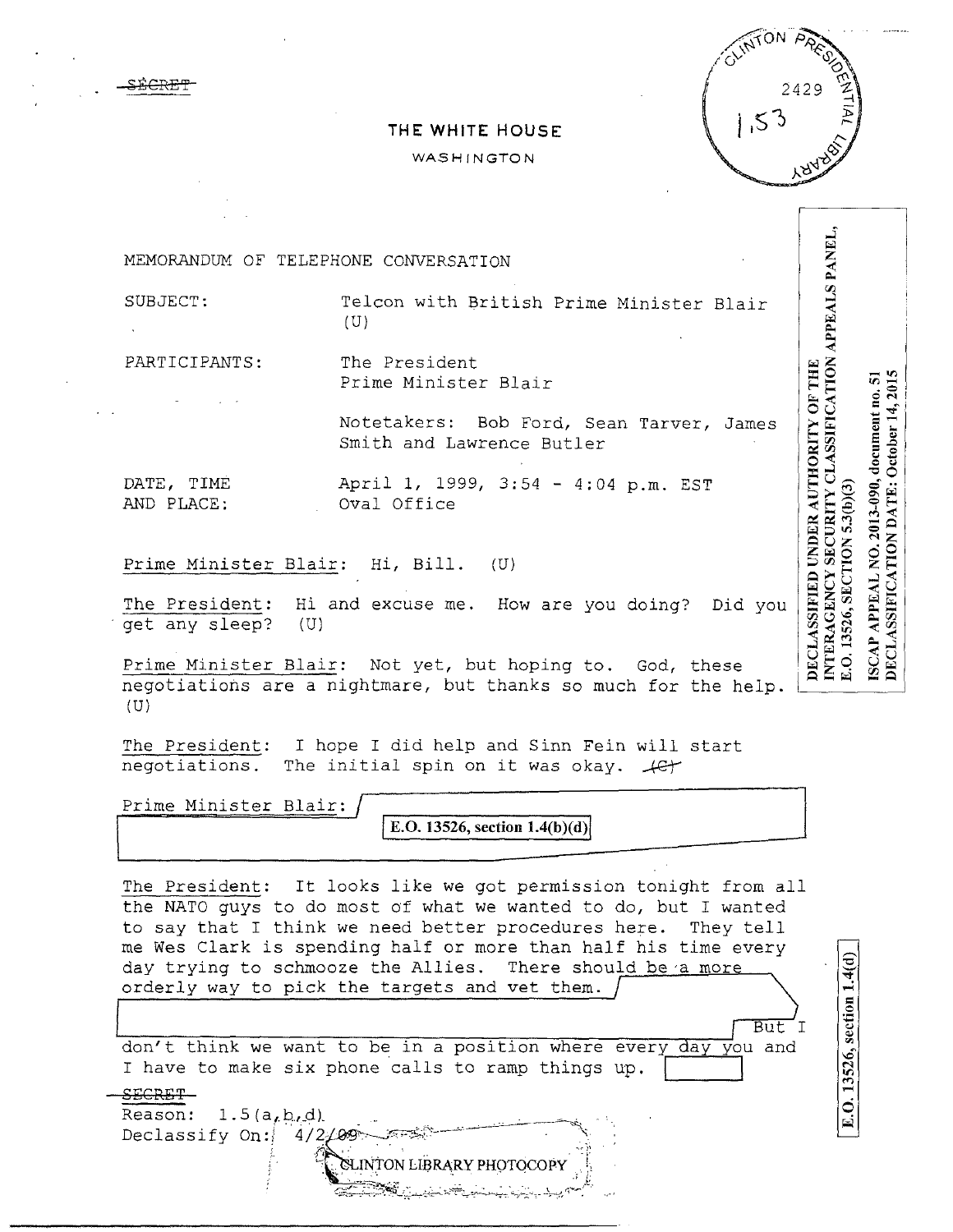<del>SECRET</del>

|                       | E.O. 13526, section 1.4(d)      |  |
|-----------------------|---------------------------------|--|
| Prime Minister Blair: | E.O. 13526, section $1.4(b)(d)$ |  |
| The President:        |                                 |  |

2

I **E.O. 13526, section 1.4(d)** 

Prime Minister Blair: No. *j8}* 

The President: A lot of people knew what they were going to be and were preparing for them, so one of our fighter groups had to turn around and come back. *j8}* 

Prime Minister Blair: My God.  $\cancel{\mathcal{Z}}$ 

The President: That's why we keep this close. I am not accusing anybody, these are just the facts. But the more people that know, you increase exponentially the potential for leaks or intercepted conversations, anything of that kind. So we need to try to keep this closehold. (S)

Prime Minister Blair: **F.O. 13526, section 1.4(b)(d)** 

The President:

**E.O. 13526, section 1.4(d)** 

TON LIBRARY PHOTOCOPY

-SE<del>CRET'</del>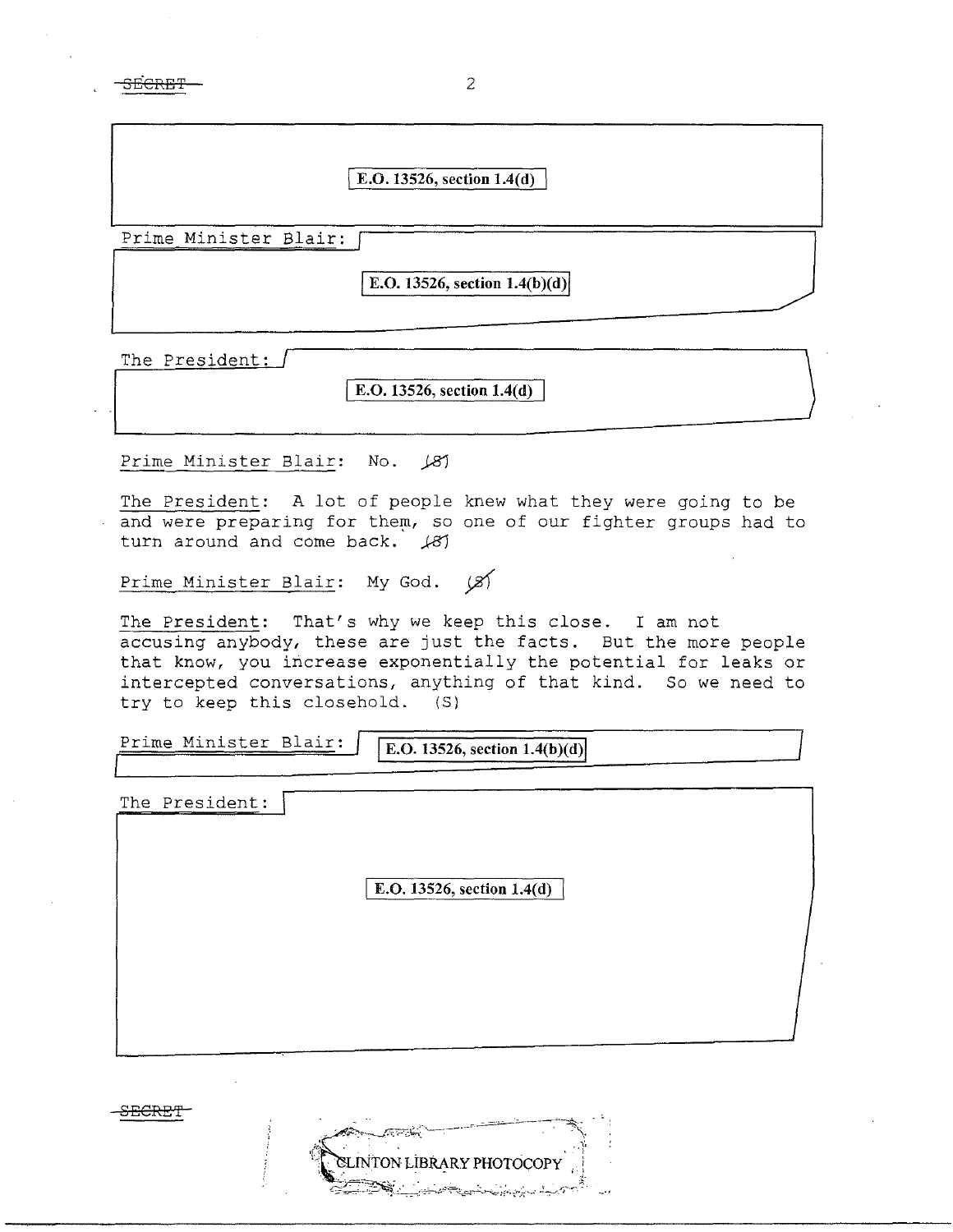$\overline{\text{3ECRET}}$  3

Prime Minister Blair: **IE.O. 13526, section 1.4(b)(d)** 

 $\langle \, \mathcal{G} \rangle$ 

The President: I will have Sandy follow up with your guys and we will figure out who contacts whom. We'll talk to Solana and get a new procedure approved. We need to approve targets quickly and hit them. We need to be relaxed about this, determined but relaxed. We're not in a panic.  $\cancel{8}$ 

Prime Minister Blair: **E.O. 13526, section 1.4(b)(d)** 

The President: If it looks like we're afraid someone is going to wimp out on us, we would never get a decent deal.  $(S)$ 

Prime<sup>-</sup>Minister Blair: **IE.O.** 13526, section 1.4(b)(d)

The President: We've unsettled him some. We've had some substantial strikes. We're not where we need to be yet, but we need to keep after it.  $\Box$ 

**Prime Minister Blair: E.O. 13526, section 1.4(b)(d)** 

The President: Yes. And it would be very well received here; we cannot act like we're bombing timidly and making a plea for peace. That's not a position we can afford to be in.  $+3+$ 

**Prime Minister Blair: | IE.O. 13526, section 1.4(b)(d)** 

The President: That we have to hit them harder. In fact, a couple of senators have come out in favor of ground troops. Though that could be a Trojan Horse.  $+ST$ 

**Prime Minister Blair: I E.O. 13526, section 1.4(b)(d)** 

The President: We'll have our people come up with a strategy for who you and I should call. I will call Schroeder to see if he will agree to a new procedure on target setting. This is too slow; we are encumbered by weather now, but as a practical measure you will have more influence with Europeans than I will.

## **E.O. 13526, section 1.4(d)**

We can't afford to have Clark spending half his day, every day trying to get approval to do his job rather than doing his job.

**INTON LIBRARY PHOTOCOPY** 

SECRE'P